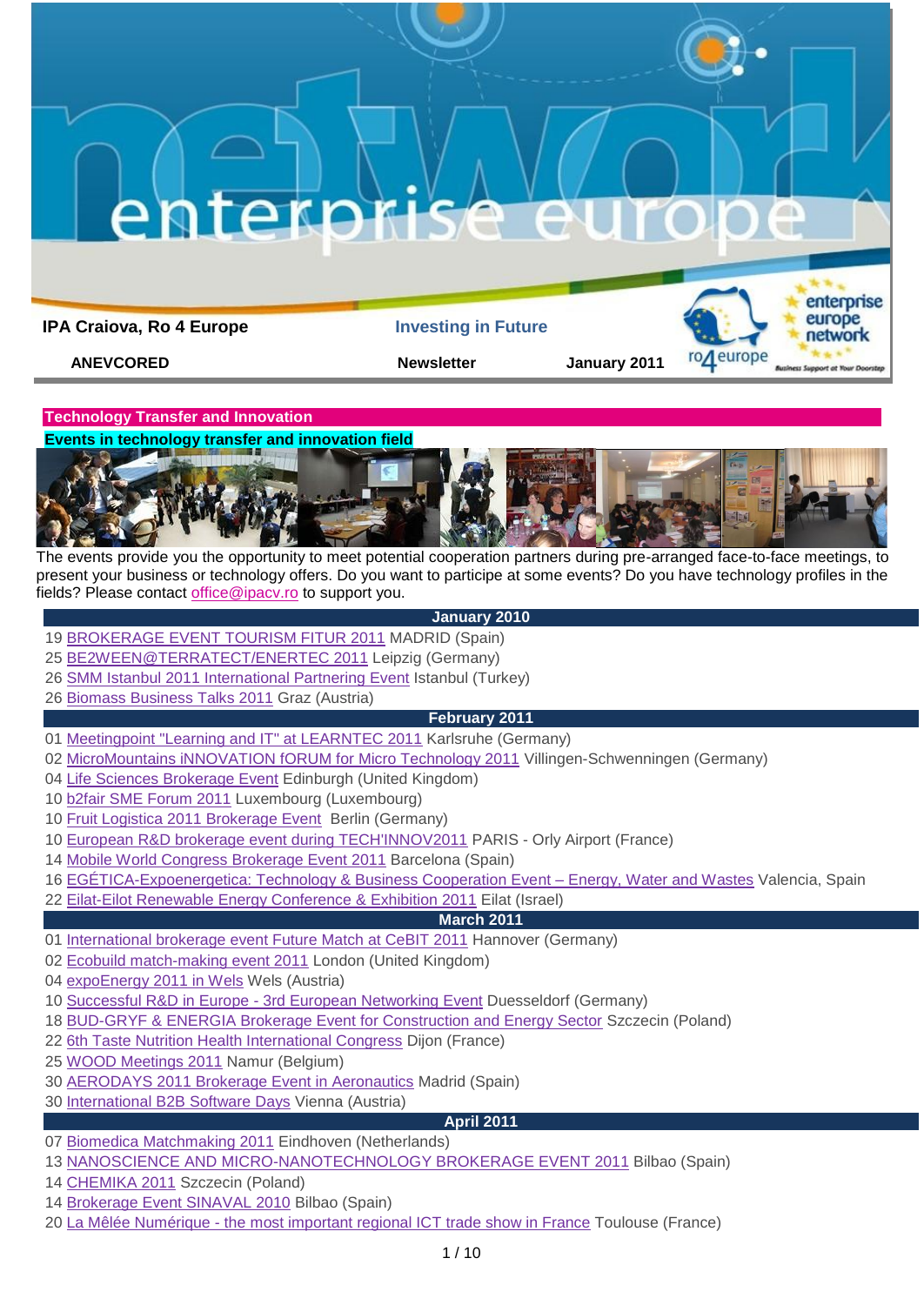## **May 2011**

03 [European Seafood Exposition -](http://www.enterprise-europe-network.ec.europa.eu/publicwebsite/bemt/home.cfm?EventID=2572) business partnering event Brussels (Belgium)

05 B2B@BalticFuture 2011 - [Brokerage Event for Maritime Sector and Offshore Wind Energy](http://www.enterprise-europe-network.ec.europa.eu/publicwebsite/calendar/viewdetails.cfm?EventID=2531&type=future) Hansemesse Rostock (Germany) 11 [GENERA 2011 BROKERAGE EVENT](http://www.enterprise-europe-network.ec.europa.eu/publicwebsite/calendar/viewdetails.cfm?EventID=2555&type=future) Madrid (Spain)

18 "Unlocking the Potential" - [a regional b2b networking event](http://www.enterprise-europe-network.ec.europa.eu/publicwebsite/bemt/home.cfm?EventID=2539) Valletta (Malta)

## **November 2011**

07 BATIMAT - [Sustainable construction matchmaking event](http://www.enterprise-europe-network.ec.europa.eu/publicwebsite/calendar/viewdetails.cfm?EventID=2296&type=future) Paris (France)

15 [WATEC Israel 2011](http://www.enterprise-europe-network.ec.europa.eu/publicwebsite/calendar/viewdetails.cfm?EventID=2562&type=future) Tel Aviv (Israel)

**Useful links:** [Enterprise Europe Network](http://www.enterprise-europe-network.ec.europa.eu/index_en.htm) [DG Enterprise](http://ec.europa.eu/enterprise/index_en.htm) [EU-Services](http://ec.europa.eu/youreurope/business/index_ro.htm) [Portal-for-SMEs](http://ec.europa.eu/enterprise/sme/index_en.htm)[Your-Europe-Your-Business](http://ec.europa.eu/youreurope/business/index_ro.htm) [Cordis](http://cordis.europa.eu/home_en.html) [http://www.us-eu-match.com](http://www.us-eu-match.com/) [Executive-Agency-for-Competitivness&Innovation-EACI](http://ec.europa.eu/eaci) [EIM"s Knowledge Web](http://www.entrepreneurship-sme.eu/index.cfm/1,1,0,0,html)  [on SMEs & Entrepreneurship](http://www.entrepreneurship-sme.eu/index.cfm/1,1,0,0,html) Access2Finance - [EU-Finance for SMEs](http://www.access2finance.eu/) [EU's Information Society: Thematic Portal](http://ec.europa.eu/information_society/newsroom/cf/menu.cfm)  Your Europe - [Citizens portal](http://www.oureuropebusiness.eu/2009/11/19/your-europe-citizens-a-total-revamp-of-ye-bs-sister-portal/) [EU law](http://eur-lex.europa.eu/en/index.htm)

[Presentation of the Enterprise Europe Network](http://www.enterprise-europe-network.ec.europa.eu/about/about) [What is a Network Partner?](http://www.enterprise-europe-network.ec.europa.eu/about/partners) [Find your local Enterprise Europe](http://www.enterprise-europe-network.ec.europa.eu/about/branches)  [Network partner](http://www.enterprise-europe-network.ec.europa.eu/about/branches) [You are looking for a Commercial or Technology partnership ?](http://www.enterprise-europe-network.ec.europa.eu/services/going-international) 

## **EUREKA Events**

- [Hannover Messe 2011,](http://www.eurekanetwork.org/showevent?p_r_p_564233524_articleId=473864&p_r_p_564233524_groupId=10137) 04-08-April-2011, **Hannover (Deutsche Messe AG) / Germany** The 13 leading trade fairs that make up HANNOVER MESSE 2011 will present a unique crosssection of key industrial technologies. This event is one of the world's leading showcases for industrial technology.
- [Smart Systems Integration 2011 -](http://www.eurekanetwork.org/showevent?p_r_p_564233524_articleId=310284&p_r_p_564233524_groupId=10137) SSI 2011, 22-23-March-2011, **Dresden / Germany** SSI 2011 is a European conference & exhibition on integration issues of miniaturized systems - MEMS, MOEMS, ICs and electronic components, it is a international communication platform for research institutes, manufacturer.

## **7 th b2***fair* **matchmaking event at HANNOVER MESSE, 4-8 April 2011**

This international matchmaking event are organised by the Enterprise Europe Network-Luxembourg of the Luxembourg Chamber of Commerce in close collaboration with the Enterprise Europe Network Hanover at the NBank and the support of many colleagues of the Enterprise Europe Network.

With over 5,000 exhibitors and some 200,000 trade visitors, Hannover Messe offers an enormous potential of companies looking for business contacts on an international level. As connecting link between trade fairs and business co-operation events, b2*fair* allows visitors as well as exhibitors of the world"s biggest industrial trade fair to optimise their trade fair participation by organising customised business meetings. Partner country of HANNOVER MESSE 2011 is France. **More…** [www.b2fair.com/HannoverMesse2011](http://www.b2fair.com/HannoverMesse2011)

## **Technology transfer services / All reasonable models of co-operation will be considered**

You are un inventor, do you have technology to transfer, do you have new products, technology based on innovations to offer; do you need news technologies, do you need technical assistance in technology transfer… Please contact IPA CIFATT Craiova, e\_mail: [office@ipacv.ro](mailto:office@ipacv.ro) ; web site: [www.ipacv.ro.](http://www.ipacv.ro/)

#### **Intellectual Property**



The Place to go for Intellectual Property<sup>™</sup>



What are the different types of marks? ... [more](http://www.intracen.org/btp/wtn/newsletters/2007/3_2/int_prop_21.htm) Why should I protect my trademark? ... [more](http://www.intracen.org/btp/wtn/newsletters/2007/3_2/int_prop_20.htm) What cannot be protected as a trademark? ... [more](http://www.intracen.org/btp/wtn/newsletters/2007/3_2/int_prop_19.htm) What is a trademark? ... [more](http://www.intracen.org/btp/wtn/newsletters/2007/3_2/int_prop_18.htm) Where can I search patent information? ... [more](http://www.intracen.org/btp/wtn/newsletters/2007/3_2/int_prop_17.htm)

#### **Intellectual property for businesspeoples**

This is the beginning of a series on issues of which entrepreneurs should be aware with respect to intellectual property (IP). The first five topics address common pitfalls of entrepreneurial businesses which I have observed hundreds of times in my practice. The second five topics address cost effective strategies by which small business owners maximize security of their intellectual property. I will address one topic each week, so stay tuned if these topics catch your fancy. **More…** [www.adriennebnaumann.wordpress.com](http://www.adriennebnaumann.wordpress.com/)

#### **Industry Evaluation of Top 12 VoIP Products**

Here's an exclusive copy of free whitepaper 'VoIP-News Premise PBX Comparison'. The whitepaper gives insights on determining the best VOIP system suitable for your business and an evaluation of top 12 VoIP products, 30 must-have features & VOIP-news reviews.

**More…** [http://budurl.com/voipnewspbx](http://www.linkedin.com/redirect?url=http%3A%2F%2Fbudurl%2Ecom%2Fvoipnewspbx&urlhash=LKCk&_t=tracking_anet)

## **SMEs**

#### **Acces to finance**

[Practical Guide to EU Funding Opportunities for Research and Innovation](http://www.eurada.org/site/files/Access%20to%20finance/Practical%20Guide%20EU%20Funding_FP7_CIP_ERDF.pdf) [All money is not the same](http://www.eurada.org/site/files/Access%20to%20finance/All%20money%20is%20not%20the%20same_E.pdf)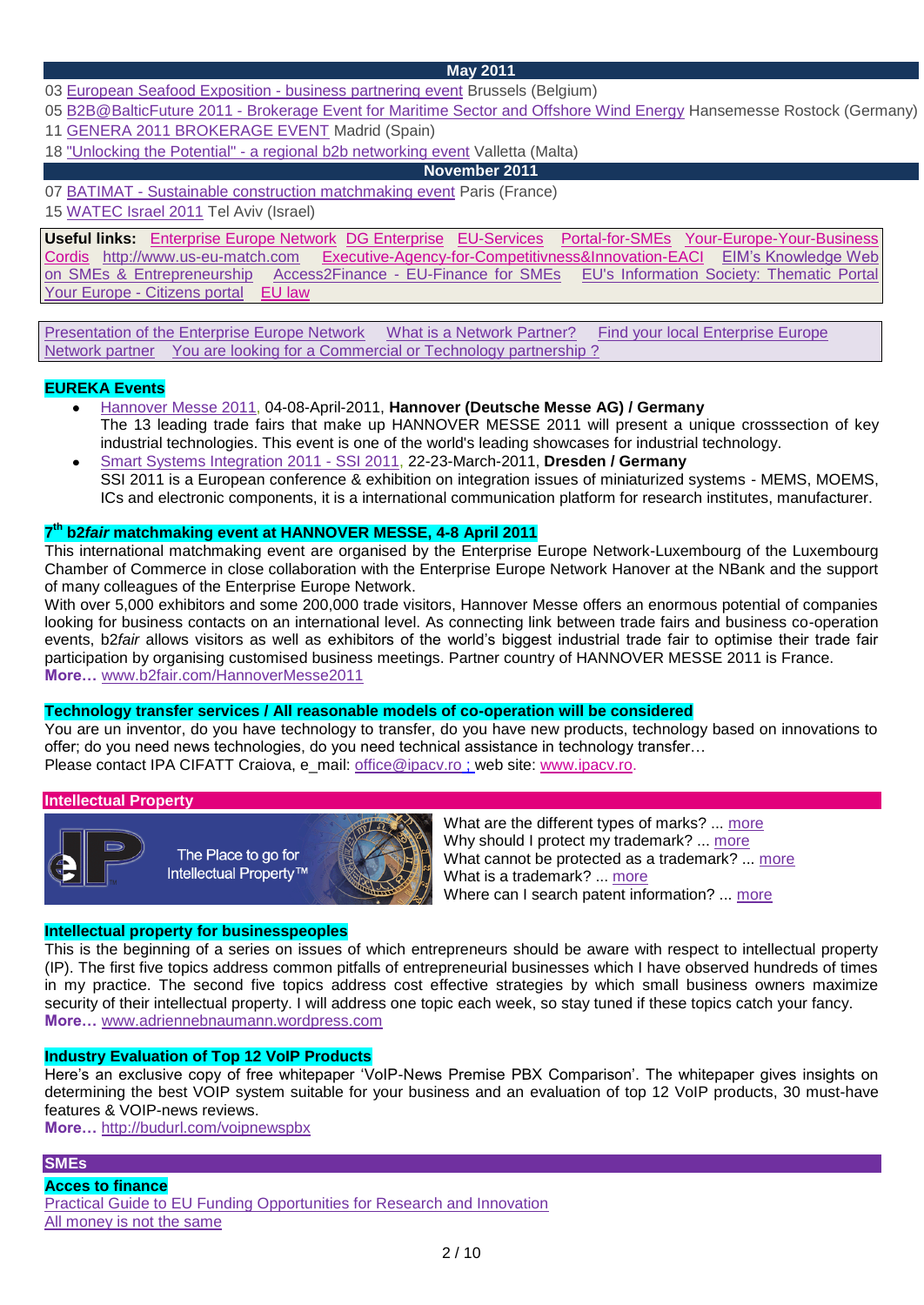[Investment readiness \(Sally Goodsell -](http://www.eurada.org/site/files/Access%20to%20finance/Sally%20Goodsell_Investment%20readiness.pdf) Finance SouthEast) EIB - [European Investment Bank](http://www.eib.org/) JEREMIE - [Joint European Resources for Micro to Medium Enterprises](http://www.eif.org/jeremie/) EBAN - [European Business Angel Network](http://www.eban.org/) EVCA - [European Private Equity and Venture Capital Association](http://www.evca.eu/)

## **Business Offers**

[CONSTRUCTION \(70\)](http://www.us-eu-match.com/index.cfm?action=cat&publication_type_id=24&keyword_id2=2953) [EDUCATION \(18\)](http://www.us-eu-match.com/index.cfm?action=cat&publication_type_id=24&keyword_id2=3368) [MANUFACTURING \(802\)](http://www.us-eu-match.com/index.cfm?action=cat&publication_type_id=24&keyword_id2=2570) [MINING & QUARRYING \(6\)](http://www.us-eu-match.com/index.cfm?action=cat&publication_type_id=24&keyword_id2=2539) [OTHER SERVICE ACTIVITIES \(8\)](http://www.us-eu-match.com/index.cfm?action=cat&publication_type_id=24&keyword_id2=3437) [REAL ESTATE ACTIVITIES \(14\)](http://www.us-eu-match.com/index.cfm?action=cat&publication_type_id=24&keyword_id2=3244) [TRANSPORTATION & STORAGE \(55\)](http://www.us-eu-match.com/index.cfm?action=cat&publication_type_id=24&keyword_id2=3104) [AGRICULTURE/FORESTRY/FISHING-28](http://www.us-eu-match.com/index.cfm?action=cat&publication_type_id=24&keyword_id2=2483) [INFORMATION/COMMUNICATION \(80\)](http://www.us-eu-match.com/index.cfm?action=cat&publication_type_id=24&keyword_id2=3166) [FINANCIAL/INSURANCE \(7\)](http://www.us-eu-match.com/index.cfm?action=cat&publication_type_id=24&keyword_id2=3212)

[ACCOMMODATION/ FOOD SERVICE ACTIVITIES \(19\)](http://www.us-eu-match.com/index.cfm?action=cat&publication_type_id=24&keyword_id2=3148) [ACTIVITIES OF EXTRATERRITORIAL ORGANISATIONS & BODIES \(2\)](http://www.us-eu-match.com/index.cfm?action=cat&publication_type_id=24&keyword_id2=3475) [ADMINISTRATIVE & SUPPORT SERVICE ACTIVITIES \(66\)](http://www.us-eu-match.com/index.cfm?action=cat&publication_type_id=24&keyword_id2=3295) [ELECTRICITY, GAS, STEAM, AIR CONDITIONING SUPPLY \(11\)](http://www.us-eu-match.com/index.cfm?action=cat&publication_type_id=24&keyword_id2=2920) [HUMAN HEALTH & SOCIAL WORK ACTIVITIES \(15\)](http://www.us-eu-match.com/index.cfm?action=cat&publication_type_id=24&keyword_id2=3387) [PROFESSIONAL, SCIENTIFIC & TECHNICAL ACTIVITIES \(164\)](http://www.us-eu-match.com/index.cfm?action=cat&publication_type_id=24&keyword_id2=3253) WATER SUPPLY: SEWERAGE, WASTE MANAGEMENT/REMEDIATION-13 [WHOLESALE & RETAIL TRADE; REPAIR OF MOTOR](http://www.us-eu-match.com/index.cfm?action=cat&publication_type_id=24&keyword_id2=2988)  [VEHICLES/MOTORCYCLES \(191\)](http://www.us-eu-match.com/index.cfm?action=cat&publication_type_id=24&keyword_id2=2988) [ARTS/ENTERTAINMENT/RECREATION-19](http://www.us-eu-match.com/index.cfm?action=cat&publication_type_id=24&keyword_id2=3412)

## **Business Requests**

[CONSTRUCTION \(52\)](http://www.us-eu-match.com/index.cfm?action=cat&publication_type_id=25&keyword_id2=2953) [EDUCATION \(13\)](http://www.us-eu-match.com/index.cfm?action=cat&publication_type_id=25&keyword_id2=3368) [MANUFACTURING \(634\)](http://www.us-eu-match.com/index.cfm?action=cat&publication_type_id=25&keyword_id2=2570) [MINING AND QUARRYING \(5\)](http://www.us-eu-match.com/index.cfm?action=cat&publication_type_id=25&keyword_id2=2539) [OTHER SERVICE ACTIVITIES \(7\)](http://www.us-eu-match.com/index.cfm?action=cat&publication_type_id=25&keyword_id2=3437) [REAL ESTATE ACTIVITIES \(5\)](http://www.us-eu-match.com/index.cfm?action=cat&publication_type_id=25&keyword_id2=3244) [TRANSPORTATION & STORAGE \(7\)](http://www.us-eu-match.com/index.cfm?action=cat&publication_type_id=25&keyword_id2=3104) [INFORMATION&COMMUNICATION \(52\)](http://www.us-eu-match.com/index.cfm?action=cat&publication_type_id=25&keyword_id2=3166) [FINANCIAL, INSURANCE ACTIVITIES\(2\)](http://www.us-eu-match.com/index.cfm?action=cat&publication_type_id=25&keyword_id2=3212) [AGRICULTURE/FORESTRY/FISHING-18](http://www.us-eu-match.com/index.cfm?action=cat&publication_type_id=25&keyword_id2=2483)

## **Technology Request**

[AGROFOOD INDUSTRY \(100\)](http://www.us-eu-match.com/index.cfm?action=cat&publication_type_id=23&keyword_id2=345) [BIOLOGICAL SCIENCES \(135\)](http://www.us-eu-match.com/index.cfm?action=cat&publication_type_id=23&keyword_id2=282) [ELECTRONICS, IT &](http://www.us-eu-match.com/index.cfm?action=cat&publication_type_id=23&keyword_id2=1) TELECOMMS (186) [ENERGY \(168\)](http://www.us-eu-match.com/index.cfm?action=cat&publication_type_id=23&keyword_id2=198) [OTHER INDUSTRIAL TECH \(178\)](http://www.us-eu-match.com/index.cfm?action=cat&publication_type_id=23&keyword_id2=161)

## **Technology Offers**

[AGROFOOD INDUSTRY \(231\)](http://www.us-eu-match.com/index.cfm?action=cat&publication_type_id=22&keyword_id2=345) [BIOLOGICAL SCIENCES \(634\)](http://www.us-eu-match.com/index.cfm?action=cat&publication_type_id=22&keyword_id2=282) [ENERGY \(409\)](http://www.us-eu-match.com/index.cfm?action=cat&publication_type_id=22&keyword_id2=198) [OTHER INDUSTRIAL TECH\(369\)](http://www.us-eu-match.com/index.cfm?action=cat&publication_type_id=22&keyword_id2=161) [PHYSICAL AND EXACT SCIENCES \(355\)](http://www.us-eu-match.com/index.cfm?action=cat&publication_type_id=22&keyword_id2=240) [ACCOMMODATION & FOOD SERVICE ACTIVITIES \(21\)](http://www.us-eu-match.com/index.cfm?action=cat&publication_type_id=25&keyword_id2=3148) [ADMINISTRATIVE & SUPPORT SERVICE ACTIVITIES \(29\)](http://www.us-eu-match.com/index.cfm?action=cat&publication_type_id=25&keyword_id2=3295) [ARTS, ENTERTAINMENT & RECREATION \(16\)](http://www.us-eu-match.com/index.cfm?action=cat&publication_type_id=25&keyword_id2=3412) [ELECTRICITY, GAS, STEAM, AIR CONDITIONING SUPPLY \(8\)](http://www.us-eu-match.com/index.cfm?action=cat&publication_type_id=25&keyword_id2=2920) [HUMAN HEALTH & SOCIAL WORK ACTIVITIES \(13\)](http://www.us-eu-match.com/index.cfm?action=cat&publication_type_id=25&keyword_id2=3387) [PROFESSIONAL, SCIENTIFIC,](http://www.us-eu-match.com/index.cfm?action=cat&publication_type_id=25&keyword_id2=3253) TECHNICAL ACTIVITIES (92) [WATER SUPPLY; SEWERAGE, WASTE MANAGEMENT, REMEDIATION](http://www.us-eu-match.com/index.cfm?action=cat&publication_type_id=25&keyword_id2=2933)  [ACTIVITIES \(13\)](http://www.us-eu-match.com/index.cfm?action=cat&publication_type_id=25&keyword_id2=2933) [WHOLESALE, RETAIL TRADE; REPAIR OF MOTOR VEHICLES,](http://www.us-eu-match.com/index.cfm?action=cat&publication_type_id=25&keyword_id2=2988)  [MOTORCYCLES \(71\)](http://www.us-eu-match.com/index.cfm?action=cat&publication_type_id=25&keyword_id2=2988)

[MANUFACTURING, MATERIAL & TRANSPORT TECH \(401\)](http://www.us-eu-match.com/index.cfm?action=cat&publication_type_id=23&keyword_id2=81) [MEASUREMENTS & STANDARDS \(46\)](http://www.us-eu-match.com/index.cfm?action=cat&publication_type_id=23&keyword_id2=358) [AGRICULTURE&MARINE RESOURCES\(51\)](http://www.us-eu-match.com/index.cfm?action=cat&publication_type_id=23&keyword_id2=324) [PHYSICAL & EXACT SCIENCES \(74\)](http://www.us-eu-match.com/index.cfm?action=cat&publication_type_id=23&keyword_id2=240) [PROTECTING MAN & ENVIRONMENT \(88\)](http://www.us-eu-match.com/index.cfm?action=cat&publication_type_id=23&keyword_id2=377) [SOCIAL & ECONOMICS CONCERNS \(15\)](http://www.us-eu-match.com/index.cfm?action=cat&publication_type_id=23&keyword_id2=400)

[AGRICULTURE & MARINE RESOURCES \(179\)](http://www.us-eu-match.com/index.cfm?action=cat&publication_type_id=22&keyword_id2=324) [ELECTRONICS, IT AND TELECOMMS \(1035\)](http://www.us-eu-match.com/index.cfm?action=cat&publication_type_id=22&keyword_id2=1) [INDUSTRIAL MANUFACTURING, MATERIAL & TRANSPORT \(1002\)](http://www.us-eu-match.com/index.cfm?action=cat&publication_type_id=22&keyword_id2=81) [PROTECTING MAN AND ENVIRONMENT \(414\)](http://www.us-eu-match.com/index.cfm?action=cat&publication_type_id=22&keyword_id2=377) [MEASUREMENTS AND STANDARDS \(238\)](http://www.us-eu-match.com/index.cfm?action=cat&publication_type_id=22&keyword_id2=358) [SOCIAL & ECONOMICS CONCERNS \(92\)](http://www.us-eu-match.com/index.cfm?action=cat&publication_type_id=22&keyword_id2=400)

## **Business Offers**

**Bulgarian Company Complex Credo" LTD** was established in 2008 with its c. Trudovec. We are training and vocational centre. The education policy of the Centre is aimed at creating the conditions for qualitative study, vocational training and is ready to meet the current educational needs and specific vocational requirements. The Centre offers excellent facilities equipped with modern technical means. All training rooms with 30/60 places computer training room equipped with 10 jobs specialized laboratories for training with professional "Gas installations and air-conditioning". The hotel "Credo", as part of the complex "Credo" offers comfort and calm atmosphere for its guests high quality services at affordable prices.

- 1. We would like to contact partners to conduct joint training sessions on topical themes (new technologies, solar technologies, ecological balance)
- 2. We want to work with clients interested in corporate training, customers searching for conducting basis of their seminars, celebrations, events. We are interested in contact with tourists to organize tours and travel itineraries.
- 3. We are looking for information on the developments in the field of training and tourism information about the new requirements in the European regulations.
- 4. We want to participate in EU programs and projects in the field of training of personnel

**Contact**: "Complex Credo"LSD, Bulgaria, Trudovec, 6, Car Simeon Street, Tel: 035972393379; 0878 620 425;0878 620 319, Mrs Galina Nikolova, [g.nikolova@centrecredo.com](mailto:g.nikolova@centrecredo.com) ; [info@otvaszavas.bg](mailto:info@otvaszavas.bg)

# **Looking for manufacturers (precision milling of aluminium castings) Romania**

Looking on behalf of a Scottish company for manufacturing partners who can offer improved efficiency with precision milling of aluminium castings (waveguide and other related components) up to 5kg maximum weight. The company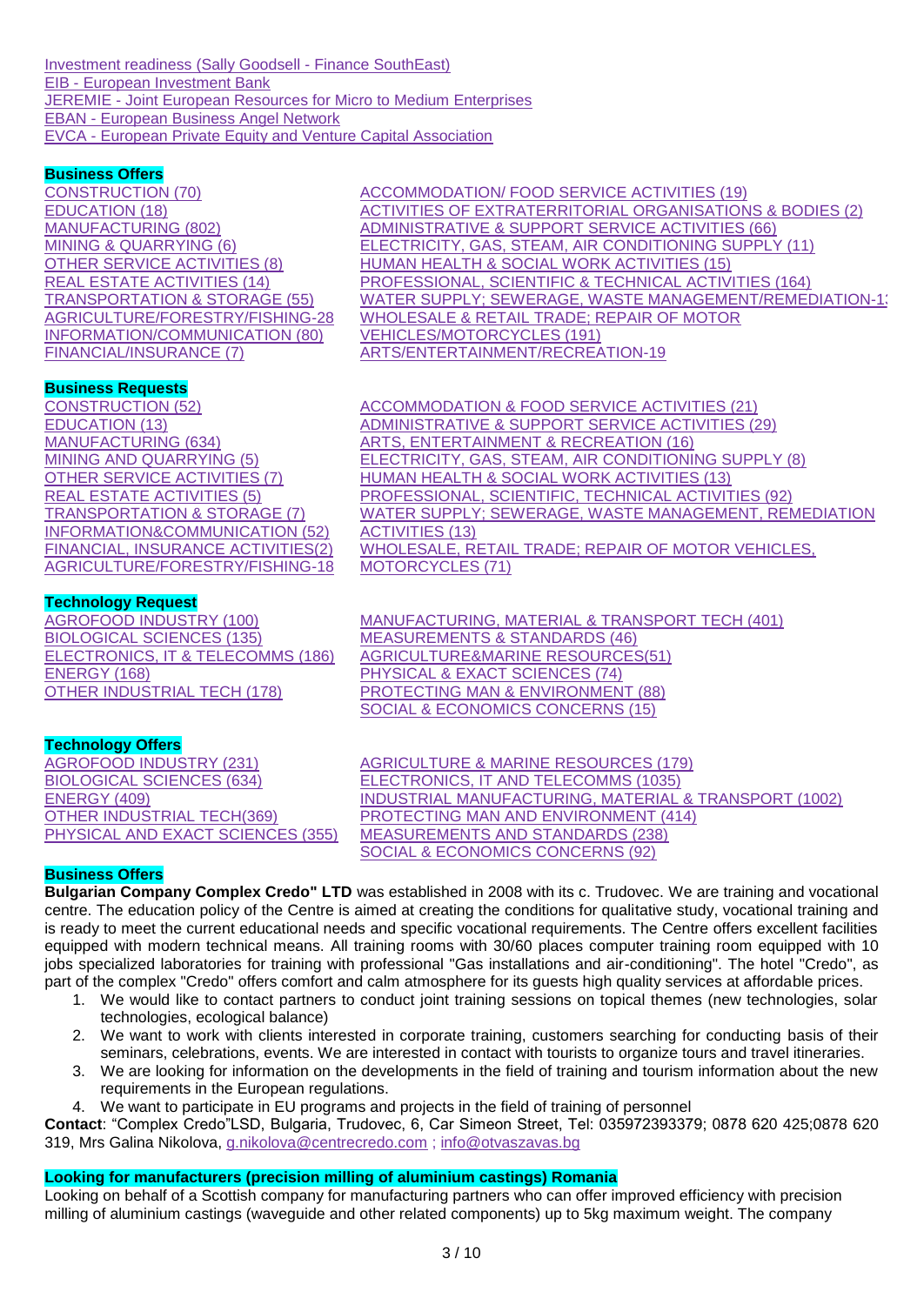supplies Diplexers, Couplers to the major global telecom companies. It is a high quality company and look for the same features in their partners.

Casting capability; Available capacity Customer orientated; Pays attention to detail Proactive and open communicators

Good understanding and ability to communicate well in English Focus on quality through complete business end to end process Availability of electroless nickel and silver plating Excellent engineering knowledge and practices exercised

Experience in machining waveguide compents **Contact:** Tracey Ward, European Knowledge Transfer Executive, Enterprise Europe Scotland, Tel: +44 (0)141 2282252 ; Mob: +44 ()07879085873; email: [tracey.ward@scotent.co.uk](mailto:tracey.ward@scotent.co.uk)

## **Business Request**

**Worldwide Independent Inventors Association – Romania are looking for partners, investors for own inventions** We have a portfolio a wide range of inventions and prototypes for the renewable energy industry, green energy, as NEW ELECTRIC GENERATORS WITH PERMANENT MAGNETS - PROTOTYPE November 2010, in alternative medicine, 2010 Prototype SPECIFIC FREQUENCY GENERATOR ACUPUNCTURE POINTS for DIABETES by Stavar Iordan and Micu Ioan D.Sc., Doctor Honoris Caussa Alternative Medicine of The Open International University - Munich, Germany and Doctor of Alternative Medicine - Malaga, Spain.

Members of our association owning gold medal, silver and bronze at international exhibitions of inventions Geneva. We are currently seeking investors and manufacturing companies to license, purchase patent rights or enter into a royalty agreement for this inventions or other inventions.

We have a team for energy medicine and search projects with foundations / associations to treat serious diseases with efficient bioenergetic treatments in: ALS (Amiotrophic lateral sclerosis), incipient cases, MS (Multiple Sclerosis), incipient cases, Cancer (especially acute leucemia, lymphomas, melanomas etc.), not advanced in evolution, AIDS (not terminal cases), Severe infections that do not respond at antibiotics.

**Contact:** Mr Stavar Iordan, Email: [contact@inventatori.ro](mailto:contact@inventatori.ro) , [contact@worldwideinvention.com](mailto:contact@worldwideinvention.com)

## **A company from Eastern Europe (Transylvania, Romania) search for partners in renewable energy field**

The company profile design consultancy European funds and we are looking for unconventional energies investors (wind, small hydropower, solar and photovoltaic panels, biomass). We offer our services from the establishment phase of the site, project development, obtaining approval of operation, building permits, including supervision of construction works. **Contact**: Mr. Vlad Dan, email: [stelutaimpex@gmail.com](mailto:stelutaimpex@gmail.com) ; phone: +040740235675

## **BABADAG" WIND ENERGY PROJECT Investment Opportunity**

The developer (or the "**Shareholder**") of a wind energy project (the "**Project**") has expressed his intentions to proceed with the sale of up to 100% of the shares held in the project company (the "**Special Purpose Vehicle**" or the "**Company**"). To this end, the shareholder invites either strategic or financial investors to participate in this sale process. The Project consists of building and operating a 31,5 MW wind farm (15 x 2,1 MW Suzlon S88 WTGs), located in Dobrogea region, SE Romania, with the following characteristics : Capacity : 31,5 MW ; Mean wind speed (80 m) : 6,5–7 m/s ; Main Wind Direction : NNW ; Capacity Factor : 26,1% ; Annual production (E) : 73.656 MWh ; Project life : 20 years Data analysis and modelling and the preliminary wind study performed by MEGAJOULE II - Consultoria em Energias Renovaveis SA (Portugal), based on the data from the existing 3 met masts covering an area of 25 km radius. In order to obtain a better characterization of wind resource and to reduce the inter-annual variability, a correlation with two auxiliary station with enough data period was performed. The Measure-Correlate-Predict (MCP) methodology was applied between the MJ084 – Babadag 1 *in situ* measurement station, two near masts with enough measurement period, MJ030 – Agighiol, located at about 15 km to Northeast, and MJ017 – Acic Suhat, located at about 25 km to Southeast. The MCP was done to enlarge the time period of Babadag 1 met station wind data up to 4 years. **Contact**: Mr. Vlad Ion, email: [stelutaimpex@gmail.com](mailto:stelutaimpex@gmail.com) ; Tel/Fax: +40 36 141-3126

## **Company from Scotland is looking for a distributor for their product(s) in Romania.**

A background about the company: it markets a portfolio of innovative consumer healthcare products in Central and Eastern Europe, Scandinavia and the CIS. They sell a range of branded medical devices, over-the-counter medicines and food supplements via a network of distributors and affiliated companies.

Current product innovations in the Ear, Nose and Throat category have lead to strong sales across a broad spectrum of markets. This should be repeatable in Romania offering good revenue and profit streams to the local company.

In sum the client is looking for a company to act as a distributor for one or more of the company's range of over-thecounter (OTC) products through the pharmacy channel with the support of medical representatives visiting General Practitioners, Ear, Nose & Throat (ENT) specialists and possibly also paediatricians.

**Contact:** Anis Mourad, Scottish Enterprise, Glasgow, Email: [anis.mourad@scotent.co.uk](mailto:anis.mourad@scotent.co.uk) ; Tel: +44 (0)141 228 2522

## **Looking for manufacturers (precision milling of aluminium castings) Romania**

Looking on behalf of a Scottish company for manufacturing partners who can offer improved efficiency with precision milling of aluminium castings (waveguide and other related components) up to 5kg maximum weight. The company supplies Diplexers, Couplers to the major global telecom companies. It is a high quality company and look for the same features in their partners.

Casting capability; Available capacity Customer orientated; Pays attention to detail Proactive and open communicators

Good understanding and ability to communicate well in English Focus on quality through complete business end to end process Availability of electroless nickel and silver plating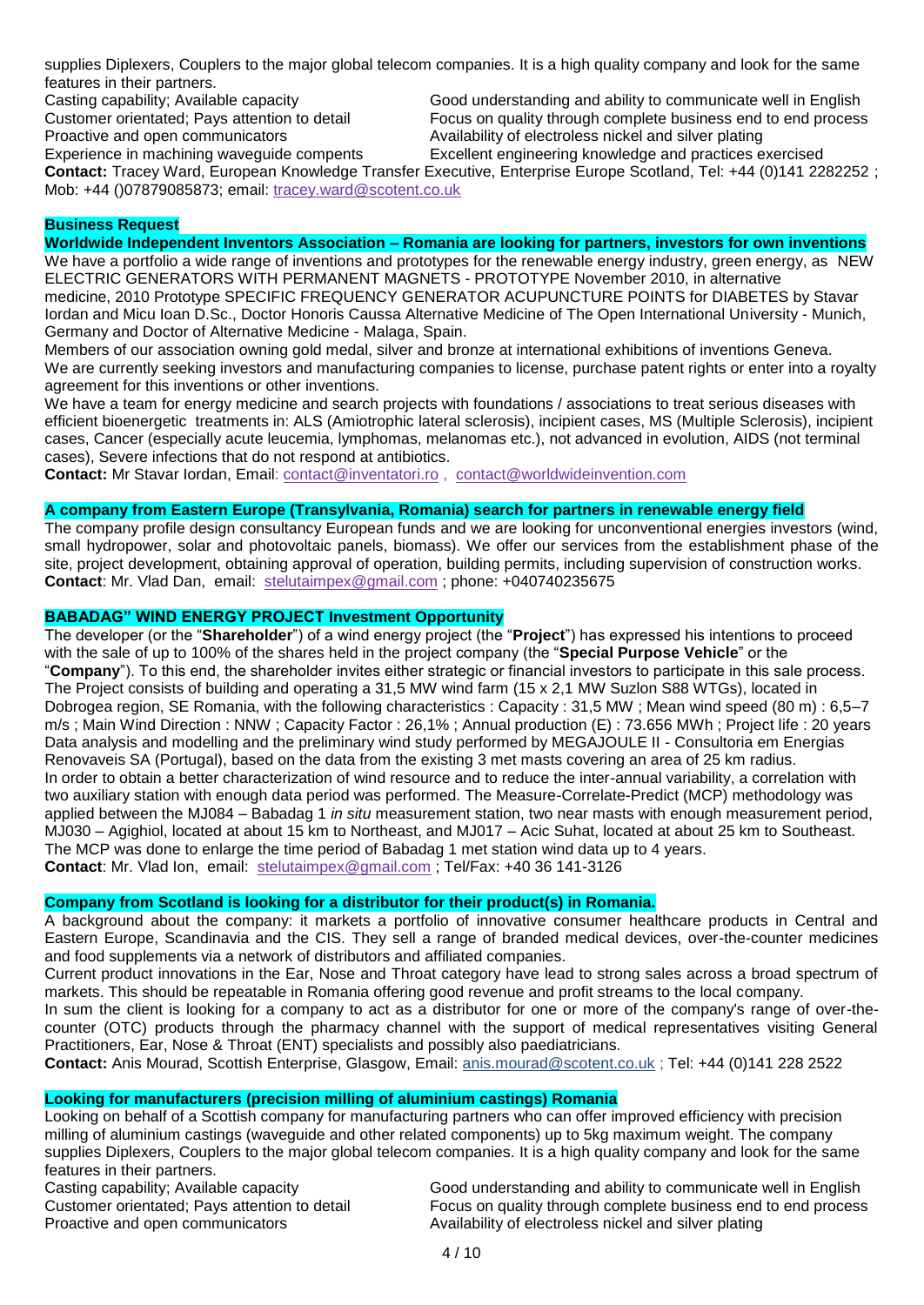Experience in machining waveguide compents Excellent engineering knowledge and practices exercised

**Contact:** Tracey Ward, European Knowledge Transfer Executive, Enterprise Europe Scotland, Tel: +44 (0)141 2282252 ; Mob: +44 ()07879085873; email: [tracey.ward@scotent.co.uk](mailto:tracey.ward@scotent.co.uk)

# **A Company from Turkey, search for the following issues**

- 1. Engineering and design work for 500KV and 220KV High Voltage Energy Transmission Lines (HVTL). Contact with engineering companies having experience in HVTL is required.
- 2. Tower manufacturing companies with reference in HVTL. (special interest for companies in Ukraine, Makedonia, Russia, Bulgaria, Romania)
- 3. Conductor manufacturing companies, certified by EN
- 4. HVTL izolator manufacturing companies

**Contact**: EEN-Anatolia and Mr. Ugur Yuksel, Director of Procurement, email: [ugur.yuksel@lotus-enerji.com](mailto:ugur.yuksel@lotus-enerji.com)

## **Technology Offers**

## **Technology for build barrier against flooding, erosion, ground stabilisation, coastal protection from Switzerland**

"Quick-Snake" distinguished by the "Prix Prevention" from Swiss Real Estate Insurance". If the sand bags, in the case of erosion are considered the quickest solution, the modular barrier were each modular unity corresponds to 70 sand bags could represent a more efficient solution. Anyway plausible were that this system, thought to erect sand-barriers (also submerged) to combat flood-and erosion damages, by means of a modular and mechanical driven filling method, as well could serve to create larger spaces of safety around other civil strategic objectives.

The barriers "Quick-Snake" are recommended by the VKF/AEAI (Vereinigung Kantonaler Feuerversicherungen (*Organisation of Canton Fire Insurances and Federal Office for Water and Geology*), Bern und Bundesamt für Wasser und Geologie, Biel March 2004. *At the moment the Company for the Rhine Protection in Switzerland and Austria has ordered 2 Km of our modular mobile barrier, as first integration for its equipment of sandbags followed form the Flooding defence of the Rhon (650 m)*". We have experimented with success in Switzerland this barrier-set up system, in company with a team of armed forces specialist on the field of disaster management, as well on a air field.

**Contact**: GAIATEC AG, Tel/Fax +41 71 3111908, Dr. Sergio Manzin [manzin@bluewin.ch](mailto:manzin@bluewin.ch) ; [www.gaiatec.ch](http://www.gaiatec.ch/)

A **Romanian University** have developed a new technology: TELEMON, Integrated system for real-time telemonitoring of patiens, elderly people; Key worlds: e-Health, telemonitoring, embedded systems, (bio)signal processing, elderly people **Contact:** Prof. dr. eng. HARITON COSTIN**, "**Gr.T. Popa" University of Medicine and Farmacy Iasi, e-mail: [hcostin@gmail.com,](mailto:hcostin@gmail.com) tel: 40-0232-21.41.46, 40-0232-21.35.93, [www.umfiasi.ro](http://www.umfiasi.ro/)

## **Research / [Innovation and Entrepreneurship](http://www.linkedin.com/newsArticle?viewDiscussion=&articleID=161206652&gid=49176&type=member&item=25948325&goback=%2Egde_49176_member_25948325)**

## **[Country facts 2010: Marie Curie Actions for an Innovative Europe](http://ec.europa.eu/research/mariecurieactions/country-facts.cfm)**

New page allows you to click on any EU country to open a country fact sheet or you can download all 27 in zip file. **More...** <http://ec.europa.eu/research/mariecurieactions/country-facts.cfm>

## **[Annual Report 2010](http://ec.europa.eu/research/index.cfm?pg=reports&reportyear=2010#report) on research and technological development activities**

The Annual Report on research & technological development activities of the EU is available online. Some information on research activities carried out under the Euratom Treaty has been included. **More…** <http://ec.europa.eu/research/index.cfm?pg=reports&reportyear=2010#report>

#### **[SME participation in FP7 –](http://ec.europa.eu/research/sme-techweb/index_en.cfm?pg=publications) Report Autumn 2010**

The primary aim of the report is to monitor the EU-contribution granted to SMEs in FP7 projects. The report highlights the SME participation per theme and per country for the Cooperation Programme, and the SME participation in the Capacities and the People Programmes. It also includes a regional analysis of the SME participation per region. **More…** [Executive summary](http://ec.europa.eu/research/sme-techweb/pdf/smes-in-fp7-autumn-2010-exec-summ_en.pdf#view=fit&pagemode=none) ; [Full report](http://ec.europa.eu/research/sme-techweb/pdf/smes-in-fp7-autumn-2010-full-report_en.pdf#view=fit&pagemode=none) ; [http://ec.europa.eu/research/sme-techweb/index\\_en.cfm?pg=publications](http://ec.europa.eu/research/sme-techweb/index_en.cfm?pg=publications)

## **Raising the innovation potential of regions**

EU regional funds can help unlock the growth potential of the Union as a whole, by targeting investment in innovation in all regions. This is the central message of a Commission Communication 'Regional Policy contributing to smart growth in Europe 2020'. The Communication encourages national and regional authorities to design 'smart specialisation strategies' to help regions identify their best assets. Concentrating resources on a limited number of priorities will ensure a more effective use of public funds and help to leverage higher levels of private investment. **More…** [Regional Policy contributing to smart growth in Europe 2020](../sources/docoffic/official/communic/comm_en.htm)

## **[S&T Strategies of Six Countries: Implications for the U.S. and the World](http://www.linkedin.com/news?viewArticle=&articleID=310748798&gid=2766994&type=member&item=38856483&articleURL=http%3A%2F%2Fwww%2Ebeyondthefirstworld%2Ecom%2F%3Fp%3D14809&urlhash=SMK2&goback=%2Egde_2766994_member_38856483)**

This study analyzes the S&T strategies of Japan, Brazil, Russia, India, China, Singapore, six countries that are undergoing remarkable growth in their S&T capabilities for the purpose of identifying unique national features and how they are utilized in the evolving global S&T environment. Centers for technological research and development (R&D) are now globally dispersed, setting the stage for greater uncertainty in the political, economic, and security arenas. **More…** [Read or Download Free the PDF File](http://www.nap.edu/catalog.php?record_id=12920) *;* [www.beyondthefirstworld.com](http://www.beyondthefirstworld.com/)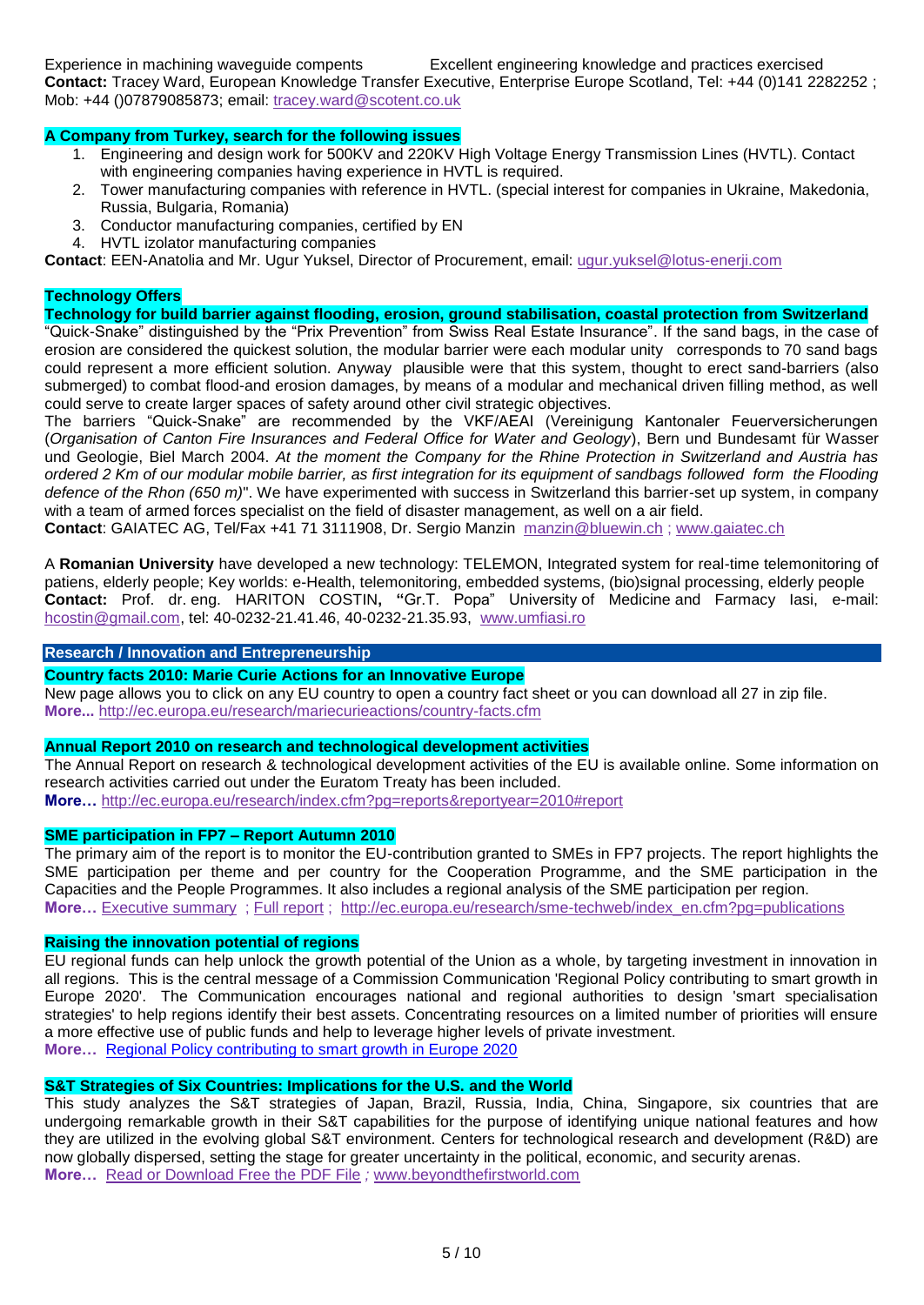## **ACCESS ICT - Innovation to Investment**

ACCESS ICT project is a hub between SMEs looking for access to investment and business angels, venture capital firms and corporate investors interested in accessing deals with strong IP and high growth potential. [www.access-ict.com](http://www.access-ict.com/) They are currently looking for company submissions for a next series of investment events where ICT SMEs company could be selected and coached to present. This opportunity can be of an interest to ICT SMEs that are looking for access to capital from early stage and late stage venture capital investors. Participation is open to ICT SMEs that:

- Have benefited from FP6/7 for their R&D activities, and or that have a strong R&D commercialization potential.

- Would like to have access to venture capital investors

- Have scalable business in the post proof of concept phase and are ready to commercialize the results of their R&D

- Are interested in cross border opportunities by early stage investors, VCs, including coaching, management support for their company development

**More…** <http://www.eaccessplus.eu/> ; [Application Form for ICT Entrepreneurs/SMEs Survey](http://www.linkedin.com/news?viewArticle=&articleID=225705807&gid=2766994&type=member&item=32340198&articleURL=http%3A%2F%2Fwww%2Esurveymonkey%2Ecom%2Fs%2Faccess-ict-sme-application-form&urlhash=Demg&goback=%2Egde_2766994_member_32340198) 

#### **UNCTAD: Technology and Innovation Report 2010**

The Technology & [Innovation Report 2010,](http://www.unctad.org/en/docs/tir2009_en.pdf) issued by UNCTAD- [United Nations Commission for Trade & Development,](http://www.unctad.org/Templates/StartPage.asp?intItemID=2068) deals with the technological challenges that small-holder farmers, face in increasing agricultural productivity. **More…**Download the [Technology and Innovation Report 2010](http://www.unctad.org/en/docs/tir2009_en.pdf)

## **PRO INNO Europe: European Innovation Progress Report**

[PRO INNO Europe](http://www.proinno-europe.eu/) has published the [EU Innovation Progress Report](http://www.proinno-europe.eu/sites/default/files/page/10/05/EIPR2009%20final.pdf) based on the country reports, on the ongoing monitoring of innovation policy measures. The report, aims to provide an analysis of the innovation policy trends. **More…**Download the [European Innovation Progress Report.](http://www.proinno-europe.eu/sites/default/files/page/10/05/EIPR2009%20final.pdf)

#### **Intelligent Energy, Europe European Info Day, Brussels, 18 January 2011**

**More…** [http://ec.europa.eu/energy/intelligent/events/infodays\\_en.htm](http://ec.europa.eu/energy/intelligent/events/infodays_en.htm)

#### **A new Partner Search service to assist organizations in the EU 7th Framework Programme**

This Partner Search service assist organizations like universities, enterprises, research institutions, SMEs, other legal entities in finding appropriate partners/coordinators for participation in the FP7. This service provides you with details on partner profiles, active partnership requests from organizations across Europe and around the world. **More…** <http://ricercapartner.apre.it/>

### **Your Europe – Citizens portal**

The sister section of the Your Europe - Business has relaunched with new content and a new structure. The Citizens Section of the Your Europe portal is designed to make mobility in the EU easier by providing help, advice on aspects of life, work and travel in the EU. The portal is filled with practical examples, questions, answers taken from real life. 5 sections are online, covering work, vehicles, education, health, buying and selling. **More…** [http://ec.europa.eu/youreurope/nav/en/citizens/index.html#](http://ec.europa.eu/youreurope/nav/en/citizens/index.html)

#### **New YOUR EUROPE website**

It is a service from the EC to help European citizens and Business people with their rights across the EU. **More…** www.europa.eu/youreurope ;<http://ec.europa.eu/youreurope/promo/index.html>

| <b>Partner Search</b> |                                                                                                                                                                                                                                     |                                              |                                                                                               |                                     |             |  |
|-----------------------|-------------------------------------------------------------------------------------------------------------------------------------------------------------------------------------------------------------------------------------|----------------------------------------------|-----------------------------------------------------------------------------------------------|-------------------------------------|-------------|--|
| <b>PS ID</b>          | <b>Proposal Name</b>                                                                                                                                                                                                                | Call                                         | Challenge                                                                                     | <b>Objective</b>                    | Country     |  |
| <b>PS-CH-4657</b>     | SmartWheel:Ambient adaptive<br>system to enable the disabled                                                                                                                                                                        | (FP7-ICT-<br>$2011 - 7$                      | ICT Call 7 Challenge 5: ICT for Health,<br>Ageing Well, Inclusion and<br>Governance           | 5.4 ICT for Ageing and<br>Wellbeing | Switzerland |  |
| <b>PS-ES-4642</b>     | Intelligent System of Energy<br>Management to control and<br>manage energy in complex<br>industrial factories based on<br>intelligent supervision, Diagnosis,<br>Prognosis and Optimization of<br>energy consumption.<br>(ENERGEST) | <b>ICT Call 7</b><br>(FP7-ICT-<br>$2011 - 7$ | Challenge 6: ICT for a Low Carbon 6.2 ICT Systems for<br>Economy                              | <b>Energy Efficiency</b>            | Spain       |  |
| <b>PS-LT-4645</b>     | Multimodal Wheelchair Control                                                                                                                                                                                                       | $2011 - 7$                                   | ICT Call 7 Challenge 5: ICT for Health,<br>(FP7-ICT- Ageing Well, Inclusion and<br>Governance | 5.4 ICT for Ageing and<br>Wellbeing | Lithuania   |  |
|                       | Cardiovascular remote prevention<br>PS-DE-4654 and disease management based<br>on multi-parametric data analyses                                                                                                                    | $2011-7)$                                    | ICT Call 7 Challenge 5: ICT for Health,<br>(FP7-ICT- Ageing Well, Inclusion and<br>Governance | 5.1 Personal Health<br>Systems      | Germany     |  |
| <b>PS-AT-4596</b>     | "Intuitive access to normative or<br>descriptive corpora" - iANDc<br>(intuition AND concepts)                                                                                                                                       | ICT Call 7<br>(FP7-ICT-<br>$2011 - 7$        | Challenge 4: Technologies for<br>Digital Content and Languages                                | 4.2 Language<br>Technologies        | Austria     |  |
|                       | PS-FR-4582 iSAM (Intelligent system for                                                                                                                                                                                             |                                              | ICT Call 7 International Cooperation                                                          | 10.1 EU-Brazil Research France      |             |  |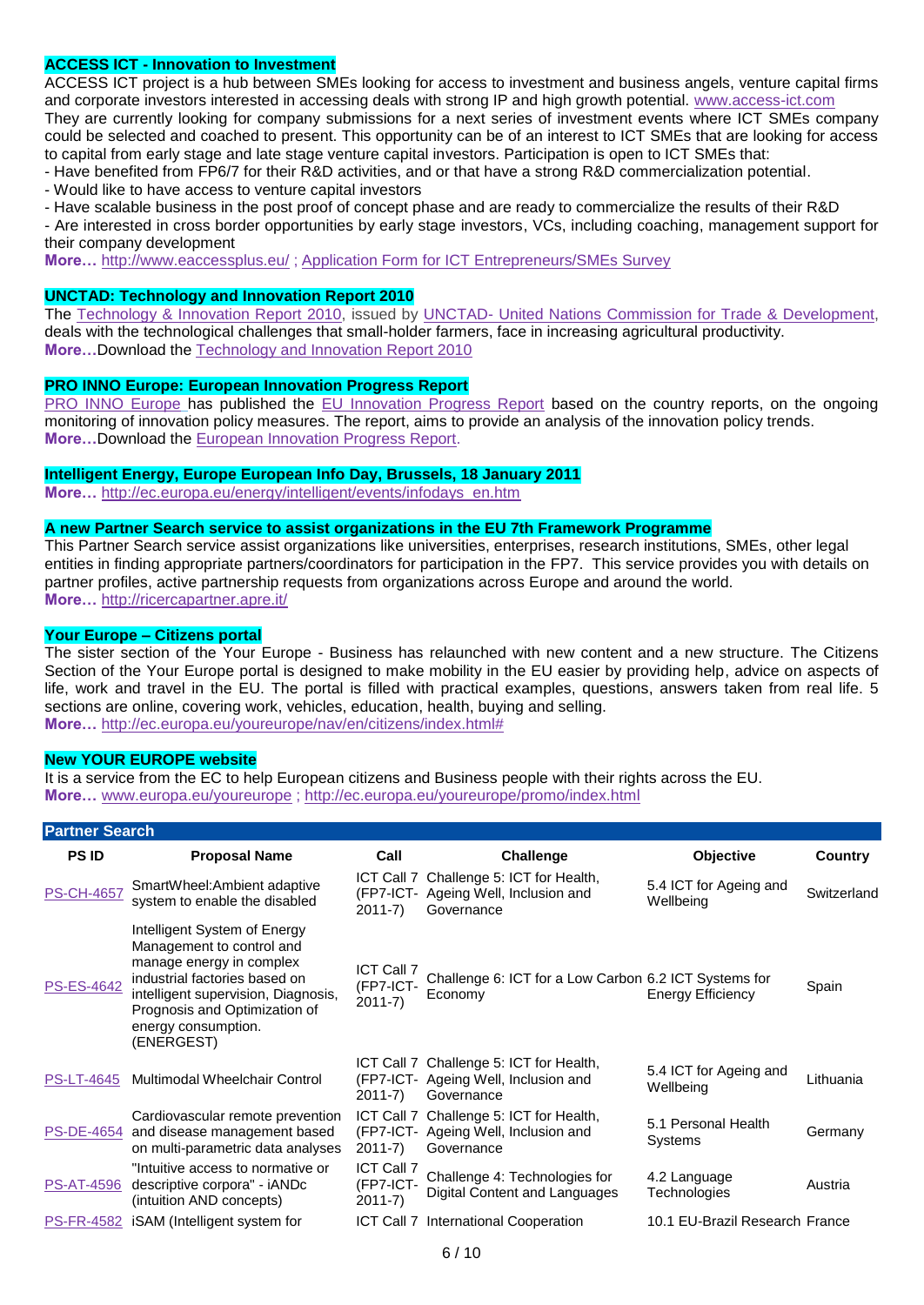|                   | Sustainable Agriculture<br>Management)                                                                             | (FP7-ICT-<br>$2011 - 7$                      |                                                                                                          | and Development<br>Cooperation                                                                                        |         |
|-------------------|--------------------------------------------------------------------------------------------------------------------|----------------------------------------------|----------------------------------------------------------------------------------------------------------|-----------------------------------------------------------------------------------------------------------------------|---------|
|                   | <b>SAMSNET - Self Adaptive Mobile</b><br>PS-RO-4576 Sensor NETWORK Architecture for<br><b>Dynamic Environments</b> | <b>ICT Call 7</b><br>(FP7-ICT-<br>$2011-7$   | Challenge 3: Alternative Paths to<br><b>Components and Systems</b>                                       | 3.3 New Paradigms for<br>Embedded Systems,<br>Monitoring and Control                                                  | Romania |
| <b>PS-RO-4493</b> | Hazard Analysis and Prevention<br>Using a Real-Time Supervisor<br><b>HARTS</b>                                     | <b>ICT Call 7</b><br>(FP7-ICT-<br>$2011 - 7$ | Challenge 3: Alternative Paths to<br><b>Components and Systems</b>                                       | 3.3 New Paradigms for<br>Embedded Systems,<br>Monitoring and Control<br><b>Towards Complex</b><br>Systems Engineering | Romania |
| <b>PS-UK-4552</b> | SIV-Codec: Semantics-based<br>Interactive Video Codec                                                              | $2011 - 7$                                   | ICT Call 7 Challenge 1: Pervasive and<br>(FP7-ICT- Trusted Network and Service<br><b>Infrastructures</b> | 1.5 Networked Media<br>and Search Systems                                                                             | UK      |
| <b>PS-RO-4531</b> | <b>ASSIST - Adaptive Supervision</b><br>System and Intervention Solutions<br>against possible Threats              | ICT Call 7 (FP7-<br>ICT-2011-7)              | Challenge 1: Pervasive and<br><b>Trusted Network and Service</b><br><b>Infrastructures</b>               | 1.3 Internet-Connected<br><b>Objects</b>                                                                              | Romania |

#### **Partner Search from Romania for the proposal of a theme for a FP7 project – BS-ERA.NET Competition**

**Topics**: Monitoring of anthropogenic impact factors over the frog fish population, over their habitats and their trophic resources for the evaluation of:

- the potential of these populations as bio-indicators for the prevention of pollution in the costal zones.

- sensitivity thresholds of the species to direct action of the pollutants and indirect – through the trophic resources.

The groups of pollutants involved: petrochemical compounds, pesticides, PAHs, heavy metals. Partners search from: Turkey, Ukraine, Bulgaria, Moldova Republic, Italy, etc (countries that have sea exists, where the frog fish might live). **Contact**: Constantin Lipsa, e-mail address [Constantin.Lipsa@k.ro](mailto:Constantin.Lipsa@k.ro)

# **Call For Tender / Proposals / Applications / Fundings / Award[s](http://www.alumni.ox.ac.uk/news_and_events/news/new_oxford_fund_to.html)**

**[Call for proposals for the trans-national operation of the 'Euraxess Services Network II'](http://www.alumni.ox.ac.uk/news_and_events/news/new_oxford_fund_to.html)**

Euraxess II focus on enhancing the overall performance of the network, stimulating cooperation between the members on operational and strategic issues and further partnership implementation.

**More...** [http://cordis.europa.eu/fp7/dc/index.cfm?fuseaction=UserSite.FP7DetailsCallPage&call\\_id=389](http://cordis.europa.eu/fp7/dc/index.cfm?fuseaction=UserSite.FP7DetailsCallPage&call_id=389) ; [OJ No C 340.0](http://eur-lex.europa.eu/LexUriServ/LexUriServ.do?uri=OJ:C:2010:340:0020:0020:EN:PDF)

#### **Calls for tenders related to the Directorate-General for Research; Annual work programme**

Annual work programme provide detailed framework for actions. It contains information on grants and **procurements**. This annual WP does not always include all call for tenders that will be launched during the year but a part of them. **More…** [http://cordis.europa.eu/fp7/find-doc\\_en.html#workprogrammes](http://cordis.europa.eu/fp7/find-doc_en.html#workprogrammes)

### **Business opportunities**

BG - [Bulgaria \(7\)](javascript:;) ; GR - [Greece \(12\) ;](javascript:;) HU - [Hungary \(9\) ;](javascript:;) RO - [Romania \(12\)](javascript:;)  [Contract notice \(487\) ;](javascript:$do() [Design contest \(4\) ;](javascript:$do() [Prior Information Notice \(51\) ;](javascript:$do() [Qualification system with call for competition \(5\)](javascript:$do() 

## **[Call for proposals for Transatlantic Degree Partnerships](http://cordis.europa.eu/fetch?CALLER=EN_CALLS_NEWS&ACTION=D&DOC=2&CAT=NEWS&QUERY=012d323ee828:f83b:5ff467e4&RCN=32825)**

The European Commission has published a call for proposals for Transatlantic Degree Partnerships under the EU-Canada Programme for Co-operation in Higher Education, Training and Youth Transatlantic Exchange Partnerships. The general objectives this call are to promote mutual understanding between the peoples of the European Union and Canada including broader knowledge of their languages, cultures and institutions ...

**More...** [OJ No C 323 of 30 November 2010](http://eur-lex.europa.eu/LexUriServ/LexUriServ.do?uri=OJ:C:2010:323:0020:0022:EN:PDF) ; [http://eacea.ec.europa.eu/extcoop/canada/index\\_en.htm](http://eacea.ec.europa.eu/extcoop/canada/index_en.htm) 

#### **Eurostars: 6th cut off**

[EUREKA's Eurostars Programme](http://www.eurostars-eureka.eu/) is the first EU funding/support programme dedicated to R&D performing SMEs. The Eurostars project involves at least 2 legal entities from 2 [Eurostars member countries.](http://www.eurostars-eureka.eu/where.do) **Deadline: 24th March 2011 More…** [EUREKA NCPs](http://www.eurostars-eureka.eu/where.do) ; [Eurostars Programme.](http://www.eurostars-eureka.eu/)

## **6 th Transnational EUROTRANSBIO Call for Proposals**

Deadline for submission is **1 February 2011**. The objective is to foster the competitive capacity EU"s biotechnology industry by supporting the research intensive SMEs, their strategic partnerships including all fields of biotechnology. **More…** All the information necessary to the submission is available on the 6<sup>th</sup> [call helpdesk page](http://www.eurotransbio.eu/index.php?index=8)

# **[Call for expressions of interest for the ESPON 2013 Knowledge Support System](http://cordis.europa.eu/fetch?CALLER=EN_CALLS_NEWS&ACTION=D&DOC=3&CAT=NEWS&QUERY=012d323ee828:f83b:5ff467e4&RCN=32809)**

The European Commission has published a call for expressions of interest for the ESPON 2013 Knowledge Support System. Within the framework of Priority 1 of the European Observation Network, Territorial Development and Cohesion (ESPON) 2013 Programme, a Knowledge Support System (KSS) has been set up to make sure that projects of applied territorial research have a sound scientific base and meet a sufficient ... **More...** [OJ No C 318 of 23 November 2010](http://eur-lex.europa.eu/LexUriServ/LexUriServ.do?uri=OJ:C:2010:318:0008:0008:EN:PDF) ; [http://www.espon.eu](http://www.espon.eu/)

**Call for EoI concerning technical assistance in evaluating, monitoring and validating GMES projects & services**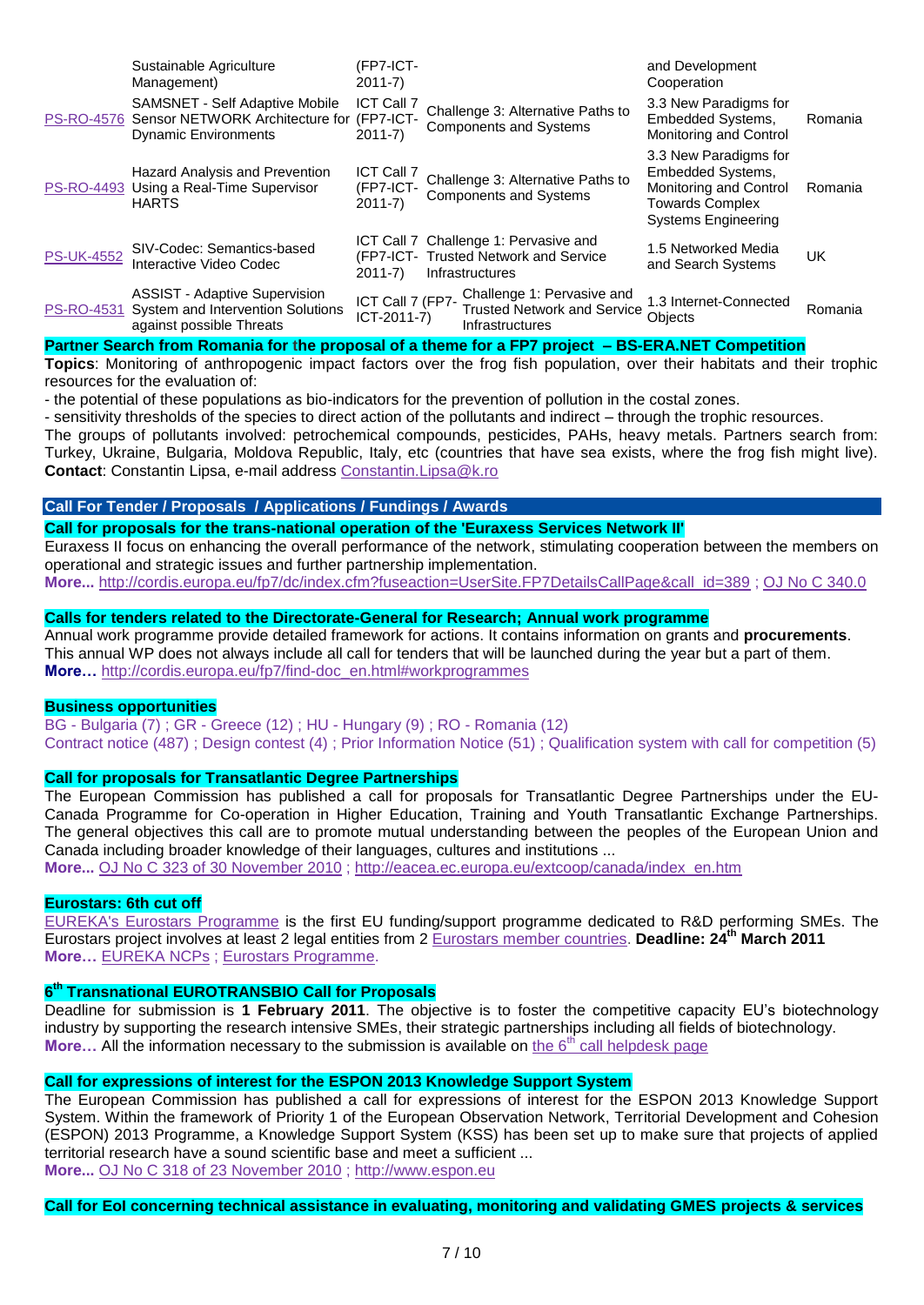The concerned projects will provide, using earth observation data processed at different stages, value-added services and products in the all GMES areas. The purpose of this call is to establish a reserve list of experts whose role is to assist the Commission Services in the evaluation and monitoring of projects in the frame of the GMES initiative, and/or the assessment/validation of products/services offered by those projects. **Deadline: 11-05-2012 More...** http://ec.europa.eu/enterprise/newsroom/cf/itemlongdetail.cfm?item\_id=3132&lang=en

#### **Expert evaluators for Intelligent Energy Europe**

Are you an expert in energy efficiency, renewables or transport? Are you interested in helping the [EACI](http://ec.europa.eu/eaci) evaluate project proposals, current or closed projects, or the impacts of the Intelligent Energy Europe programme altogether?

The evaluators list will be used for the [Eco-innovation](http://ec.europa.eu/eaci/eco_en.htm) and [Marco Polo](http://ec.europa.eu/eaci/mp_en.htm) programmes, both also managed by the EACI. So if you are a green business or freight transport expert you should also consider applying. See the [Decision n.](http://eur-lex.europa.eu/LexUriServ/site/en/oj/2006/l_310/l_31020061109en00150040.pdf)  [1639/2006/EC establishing a CIP.](http://eur-lex.europa.eu/LexUriServ/site/en/oj/2006/l_310/l_31020061109en00150040.pdf) Any interested person may submit an application at any time during the period of validity of the list with the exception of the last three months of that period. **Deadline: 30-09-2013 More...** [http://ec.europa.eu/enterprise/newsroom/cf/itemlongdetail.cfm?item\\_id=1685&lang=en](http://ec.europa.eu/enterprise/newsroom/cf/itemlongdetail.cfm?item_id=1685&lang=en)

**[Galileo-EGNOS prize award scheme,](http://ec.europa.eu/enterprise/newsroom/cf/itemlongdetail.cfm?item_id=4653&lang=en&tpa=0&displayType=fo&ref=newsbytheme%2Ecfm%3Flang%3Den%26displayType%3Dfo%26fosubtype%3Dp%26tpa%3D0%26period%3Dlatest%26month%3D%26page%3D1) Deadline: 15-01-2011**

The objective is to co-finance the operation of a prize awarding mechanism for innovative applications based on the EU technology (EGNOS & Galileo) that will promote industrial innovation and the uptake of high-technologies across Europe. **More...** [Galileo-EGNOS prize award scheme](http://ec.europa.eu/enterprise/newsroom/cf/itemlongdetail.cfm?item_id=4653&lang=en&tpa=0&displayType=fo&ref=newsbytheme%2Ecfm%3Flang%3Den%26displayType%3Dfo%26fosubtype%3Dp%26tpa%3D0%26period%3Dlatest%26month%3D%26page%3D1)

### **[Support to international satellite navigation activities: training, assistance centres](http://ec.europa.eu/enterprise/newsroom/cf/itemlongdetail.cfm?item_id=4654&lang=en&tpa=0&displayType=fo&ref=newsbytheme%2Ecfm%3Flang%3Den%26displayType%3Dfo%26fosubtype%3Dp%26tpa%3D0%26period%3Dlatest%26month%3D%26page%3D1) Deadline: 15-01-2011**

The general objectives of the call are to engage actions ensuring the visibility of the European satellite navigation activities, to monitor local satellite navigation initiatives and to support the EU satellite navigation industry. **More...** [Support to international satellite navigation activities: Information, training and assistance centres](http://ec.europa.eu/enterprise/newsroom/cf/itemlongdetail.cfm?item_id=4654&lang=en&tpa=0&displayType=fo&ref=newsbytheme%2Ecfm%3Flang%3Den%26displayType%3Dfo%26fosubtype%3Dp%26tpa%3D0%26period%3Dlatest%26month%3D%26page%3D1)

## **Call for EoI: [Economist Visitors to support the work of the Competitiveness Report,](http://ec.europa.eu/enterprise/newsroom/cf/itemlongdetail.cfm?item_id=1639&lang=en&tpa=0&displayType=fo&ref=newsbytheme%2Ecfm%3Flang%3Den%26displayType%3Dfo%26fosubtype%3Di%26tpa%3D0%26period%3Dlatest%26month%3D%26page%3D1) Deadline: 30-06-2011**

The purpose of this Call is to attract leading economists in academia, international organisations, governments and top research institutions to participate in the Economist Visitors Programme of DG Enterprise and Industry. Economist Visitors are invited for a short-term visit to present and discuss research work and share their knowledge **More...** [Economist Visitors Programme to support the work of the Competitiveness Report](http://ec.europa.eu/enterprise/newsroom/cf/itemlongdetail.cfm?item_id=1639&lang=en&tpa=0&displayType=fo&ref=newsbytheme%2Ecfm%3Flang%3Den%26displayType%3Dfo%26fosubtype%3Di%26tpa%3D0%26period%3Dlatest%26month%3D%26page%3D1)

## **[Services to collect, display and analyse data/information on SMEs' access to finance,](http://ec.europa.eu/enterprise/newsroom/cf/itemlongdetail.cfm?item_id=4184&lang=en&tpa=0&displayType=fo&ref=newsbytheme%2Ecfm%3Flang%3Den%26displayType%3Dfo%26fosubtype%3Di%26tpa%3D0%26period%3Dlatest%26month%3D%26page%3D1) Deadline: 30-01-2013**

The European Commission has published a Call for Expression of Interest on 31 March 2010 concerning work on indicators and data on access to finance of SMEs/extension of the European Commission's "Enterprise Finance Index". **More...** [Services to collect, display and analyse data/information on SMEs' access to finance](http://ec.europa.eu/enterprise/newsroom/cf/itemlongdetail.cfm?item_id=4184&lang=en&tpa=0&displayType=fo&ref=newsbytheme%2Ecfm%3Flang%3Den%26displayType%3Dfo%26fosubtype%3Di%26tpa%3D0%26period%3Dlatest%26month%3D%26page%3D1)

|           |  | Open calls for proposals of the Seventh Framework Programme for Research and Development |  |
|-----------|--|------------------------------------------------------------------------------------------|--|
| _________ |  |                                                                                          |  |

| <b>Political area</b> | <b>Title</b>                  | <b>Deadline</b> | <b>Themes</b>                                                                                                                                                                                                        | <b>More</b> |
|-----------------------|-------------------------------|-----------------|----------------------------------------------------------------------------------------------------------------------------------------------------------------------------------------------------------------------|-------------|
| Cooperation           | FP7-ICT-2011-7                | 2011-01-18      | Information & Communication Technologies                                                                                                                                                                             | link        |
| Cooperation           | FP7-ICT-2011-EU-Brazil        | 2011-01-18      | Information & Communication Technologies                                                                                                                                                                             | link        |
| Cooperation           | <b>IMI-JU-2010</b>            | 2011-01-18      | Joint Technology Initiatives                                                                                                                                                                                         | link        |
| Capacities            | FP7-Science-in-society-2011-1 | 2011-01-20      | Science in Society                                                                                                                                                                                                   | link        |
| Cooperation           | FP7-KBBE-2011-5-CP-CSA        | 2011-01-25      | Food, Agriculture and Fisheries, and Biotechnology                                                                                                                                                                   | link        |
| Cooperation           | FP7-KBBE-2011-5-SME           | 2011-01-25      | Food, Agriculture & Fisheries, Biotechnology                                                                                                                                                                         | link        |
| <b>PEOPLE</b>         | FP7-PEOPLE-2011-ITN           | 2011-01-25      | FP7 People                                                                                                                                                                                                           | link        |
| Cooperation           | FP7-NMP-2011-CSA-5            | 2011-02-01      | Nanosciences, nanotechnologies, materials and new                                                                                                                                                                    | link        |
|                       |                               |                 | production technologies                                                                                                                                                                                              |             |
| Cooperation           | FP7-SSH-2011-1                | 2011-02-02      | Socio-economic sciences and Humanities                                                                                                                                                                               | link        |
| Cooperation           | FP7-SSH-2011-2                | 2011-02-02      | Socio-economic sciences and Humanities                                                                                                                                                                               | link        |
| Cooperation           | FP7-SSH-2011-3                | 2011-02-02      | Socio-economic sciences and Humanities                                                                                                                                                                               | link        |
| <b>PEOPLE</b>         | FP7-PEOPLE-2011-Cofund        | 2011-02-17      | FP7 People                                                                                                                                                                                                           | link        |
| Cooperation           | FP7-ERANET-2011-RTD           | 2011-02-22      | Energy; General Activities; Health; Food, Agriculture,<br>Fisheries, Biotechnology; Nanosciences, Nanotech,<br>Materials, new Production Tech; Socio-economic<br>sciences & Humanities; Transport (incl Aeronautics) | link        |
| <b>PEOPLE</b>         | FP7-PEOPLE-2011-CIG           | 2011-03-08      | FP7 People                                                                                                                                                                                                           | link        |
| Capacities            | FP7-INCO-2011-6               | 2011-03-15      | Activities of International Cooperation                                                                                                                                                                              | link        |
| Capacities            | FP7-INCO-2011-7               | 2011-03-15      | Activities of International Cooperation                                                                                                                                                                              | link        |
| Capacities            | FP7-INCO-2011-8               | 2011-03-15      | Activities of International Cooperation                                                                                                                                                                              | link        |
| <b>PEOPLE</b>         | FP7-PEOPLE-2011-IRSES         | 2011-03-17      | FP7 People                                                                                                                                                                                                           | link        |
| Cooperation           | FP7-NMP-2011-EU-RUSSIA        | 2011-03-31      | Nanosciences, nanotechnologies, materials and new<br>production technologies                                                                                                                                         | link        |
| Cooperation           | FP7-ENERGY-2011-2             | 2011-04-07      | Energy                                                                                                                                                                                                               | link        |
| Cooperation           | FP7-SST-CIVITAS-2011-<br>Move | 2011-04-12      | Transport                                                                                                                                                                                                            | link        |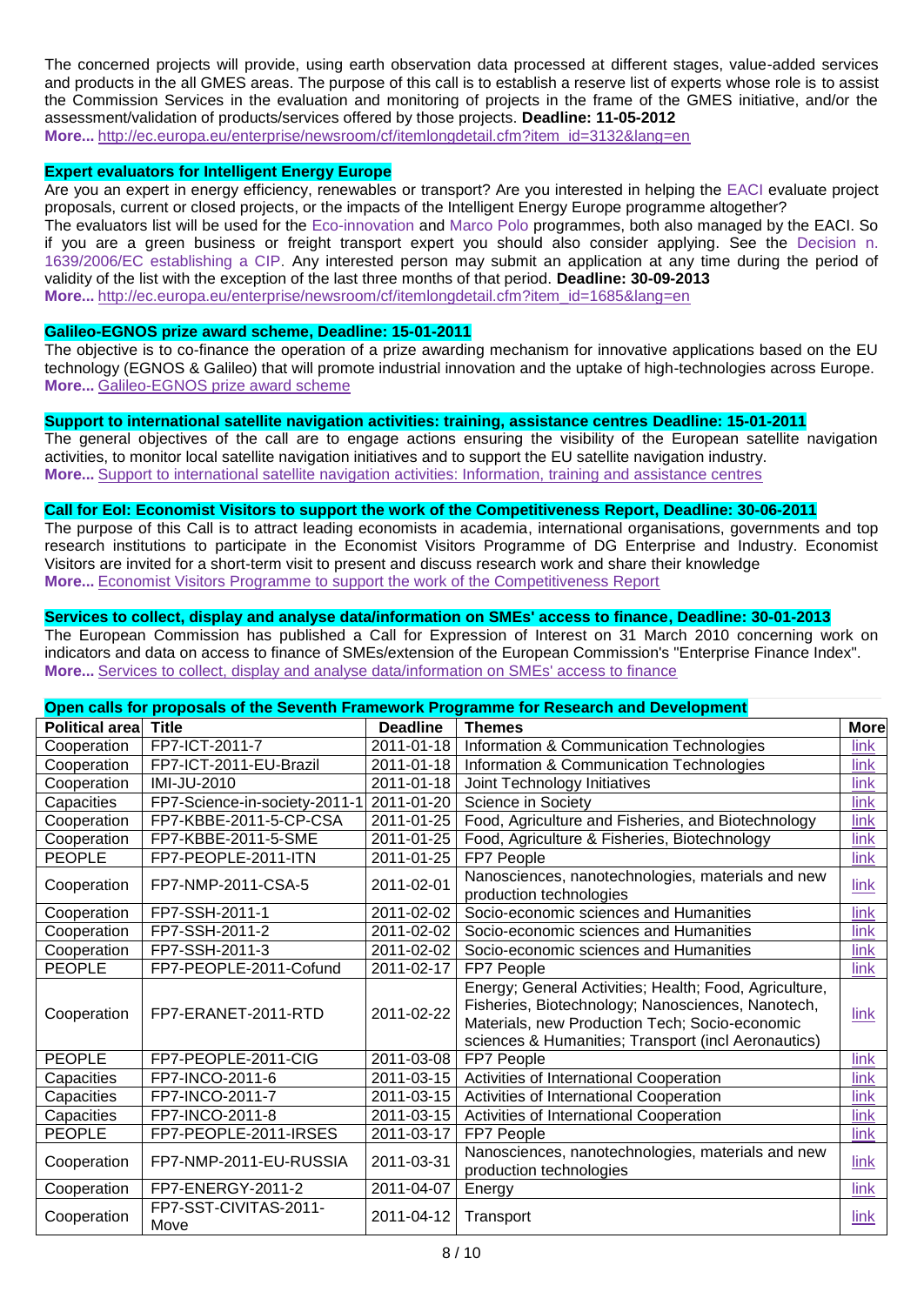| Cooperation | FP7-ICT-2011-C         | 2011-05-17 | Information & Communication Technologies                                             | <u>link</u> |
|-------------|------------------------|------------|--------------------------------------------------------------------------------------|-------------|
| Cooperation | FP7-ICT-2009-C         |            | 2011-05-24   Information & Communication Technologies                                | link        |
| Cooperation | l Call for FP7 experts | 2013-07-31 |                                                                                      | link        |
| Cooperation | FP7-NMP-ENV-2009       | 2020-03-31 | Nanosciences, nanotechnologies, materials new<br>production technologies Environment | <u>link</u> |

|  | Open calls for proposals related to innovation and competitiveness |  |
|--|--------------------------------------------------------------------|--|
|  |                                                                    |  |

| <b>Political area</b> | <b>Title</b>                                                                                         | <b>Deadline</b> | <b>More</b> |
|-----------------------|------------------------------------------------------------------------------------------------------|-----------------|-------------|
| <b>NMP</b>            | <b>MATERA Call 2011</b>                                                                              | 2011-02-01      | <u>link</u> |
| Health & Consumer     | 6th Transnational EUROTRANSBIO Call for Proposals                                                    | 2011-02-01      | link        |
| Environment           | NER 300 call                                                                                         | 2011-02-09      | link        |
| Education             | EACEA 32/2010 Joint Projects and structural measures call for proposals                              | 2011-02-15      | link        |
| Education             | EACEA/37/2010 Transatlantic Degree Partnerships                                                      | 2011-03-31      | link        |
| Space                 | Call for GMES experts                                                                                | 2012-05-11      | link        |
| Environment           | Expert evaluators Eco-innovation                                                                     | 2013-09-30      | <u>link</u> |
| Energy                | <b>Expert evaluators for Intelligent Energy Europe</b>                                               | 2013-09-30      | <b>link</b> |
| Research              | Eureka: Euripides call for expert                                                                    | 2013-12-31      | $link$      |
| Education             | EACEA/21/08 Erasmus Mundus External Cooperation Window Asia Region in<br>the academic year 2008/2009 | 2020-10-31      | <u>link</u> |

## **Policy**

**CIP Public consultation –This is the intro of the draft position paper prepared for EURADA**

EU opts for a radical change in its approach. The EC will never be able to solve by its own the problems of 23 million SMEs and to please the expectations of lots of lobbying organisations. The starting points of the next CIP should be: **1.** The recognition of the role of each stakeholder in providing support services to SMEs or potential entrepreneurs. The subsidiarity principle should be applied, EC should focus its action on really high added-value support services.

**2.** The recognition that most SMEs do not need nor are able to access the benefit of EU programmes nor of the internal market/the globalisation of the world economy.Tthe EU must admit that not all enterprises can only access some types of support if and only if they are "invest ready". The EU should concentrate its efforts, scarce means in the following ways:

**a)** Help Member States and any other stakeholders in the multigovernance system to continuously improve the framework conditions for the creation of enterprises and start-ups and the development of any existing enterprises. This means a review of all the administrative, bureaucratic and fiscal proceedings which might prevent any enterprises from growing, innovating or being transferred, as well as a failed entrepreneur from receiving a second chance.

**b)** Help support service providers take up new types of high added-value support and push the development of the next generation of support services. This should be done for a few fields of activities: all forms of innovation (ICT, energy, eBusiness), market intelligence, internationalisation, access to finance.

**c)** Put in place a few pilot schemes for the benefit of European high growth potential SMEs in order to help them to introduce new products/ services on EU or global markets. This would be implemented thank to the selection of a few highly professional support service providers/clusters able to detect and offer financial and non financial support services to enterprises which would be given the informal lable of EU strategic SMEs.

**d)** Create/manage a sign posting system in order to help enterprise advisors/enterprises to understand the way to access the benefits of the different EU funding mechanisms, the goals of the EU2020 Strategy, its different flagship initiatives.

**e)** Reinforce the supply of early stage funding in partnership with EIF/EIB and ERDf.

**f)** Support social and societal innovation

EC invites interested stakeholders/representatives of business/ innovation agencies, to express their views.

More... the online survey [here](http://ec.europa.eu/yourvoice/ipm/forms/dispatch?form=CIP0713) till the 4<sup>th</sup> February 2011; [http://ec.europa.eu/cip/public\\_consultation/index\\_en.htm](http://ec.europa.eu/cip/public_consultation/index_en.htm)

## **The EC has launched a public consultation on all aspects of EU external funding. Deadline 31.01.2011**

**More...** <http://ec.europa.eu/development/how/consultation/index.cfm?action=viewcons&id=5240&lng=en>

## **Events**

## **3 rd CENTERIS, Conference on ENTERprise Information Systems, aligning technology, organizations and people, Vilamoura, Algarve, Portugal, 5-7 October 2011**

During the event, under the leitmotiv of Enterprise Information Systems-EIS, academics, scientists, IT/IS professionals, scientists, managers, solution providers from all over the world will have the opportunity to share experiences, bring new ideas, debate issues, introduce the latest developments in the largely multidisciplinary field embraced by the EIS, from the social, organizational, technological perspectives. All accepted full papers will be published by Springer-Verlag in a CCIS series book (Communications in Computer & Information Science), listed in the ISI proceedings index. **More…** [http://centeris.eiswatch.org](http://centeris.eiswatch.org/)

# **4 th Conference on Computational Mechanics & Virtual Engineering, COMEC, Brasov, Romania, 20-22 Oct 2011**

Computational Methods (Finite Element Method, Boundary Element Methods, Mesh less Methods, Multiscale Methods, Optimization Methods & Sensitivities, Mathematical Foundations, Inverse Problem, Visualization);